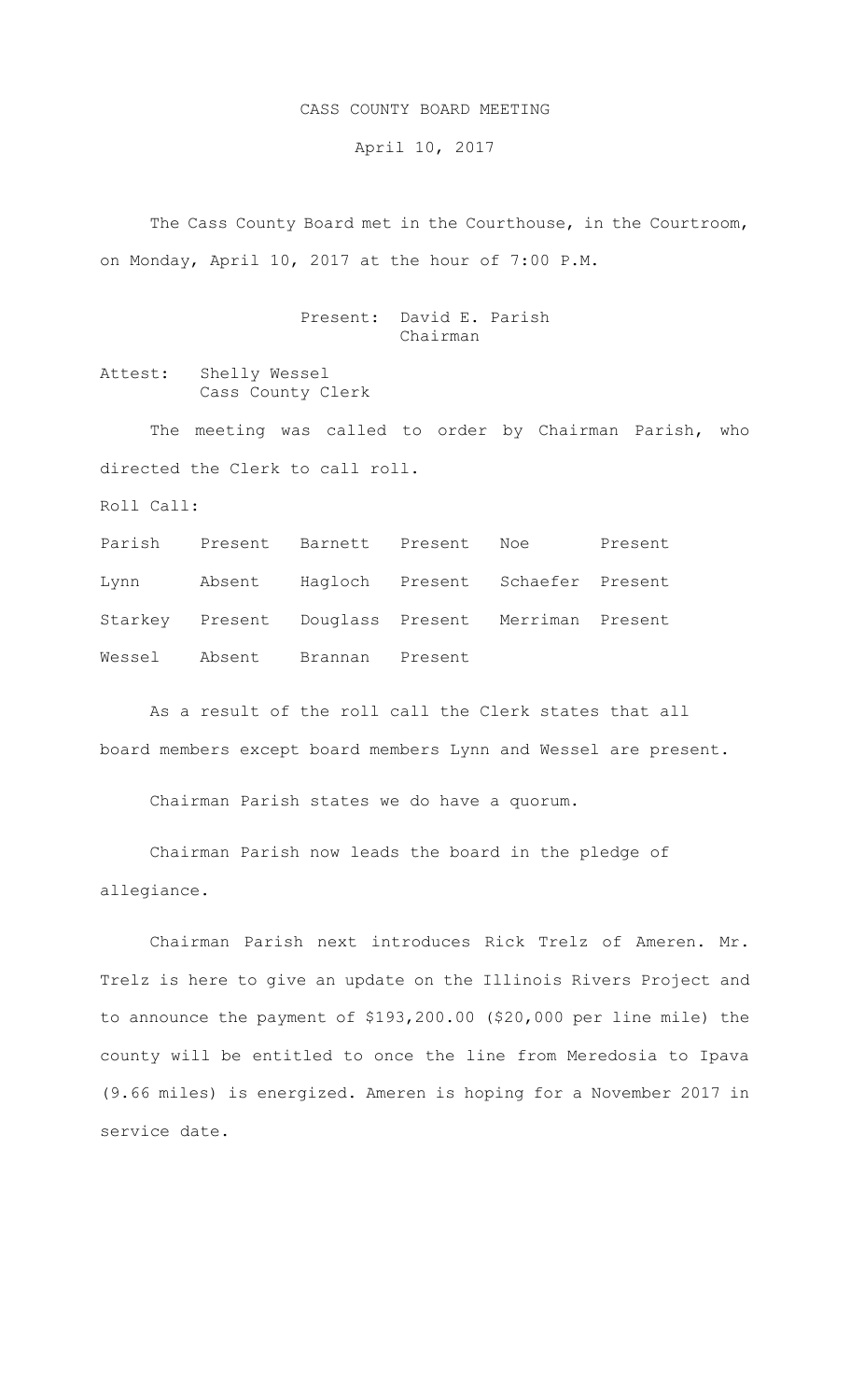The Clerk next reads the minutes from the March 13, 2017 Cass County Board Meeting.

Schaefer makes a motion to approve the minutes and Douglass seconds the motion. The vote is by acclamation and declared carried.

 Chairman Parish next calls for reports from the standing committees:

Clerk Wessel, reports the Courthouse and Jail committee met on April 6th and approved all bills as presented.

Merriman reports the Road and Bridge committee met on April 3, 2017 and approved all bills.

Merriman, Chairman of the Public Safety, Environment and Housing Committee reports the committee met on March 27th.

Merriman reports Animal Control met on March 23, 2017. There were 15 dogs picked up, 10 were returned to their owners, 1 adopted and 4 euthanized.

Merriman reports Cass Rural Water held a meeting on March 14<sup>th</sup>. They are currently working on phase II along the Newmansville Road. There is the possibility of adding 20 to 30 additional customers including a hog confinement.

Brannan reports the Housing Committee met on March 16th. Another application will be sent in July for the Affordable Housing Project. The jury trial has been moved to June because the Insurance Co. wants to pose more people. Brannan states Trump's budget has cut thirteen percent of the operating budget for HUD which is \$20,000 per year and thirty-two percent of the capital fund which equals \$60,000 per year.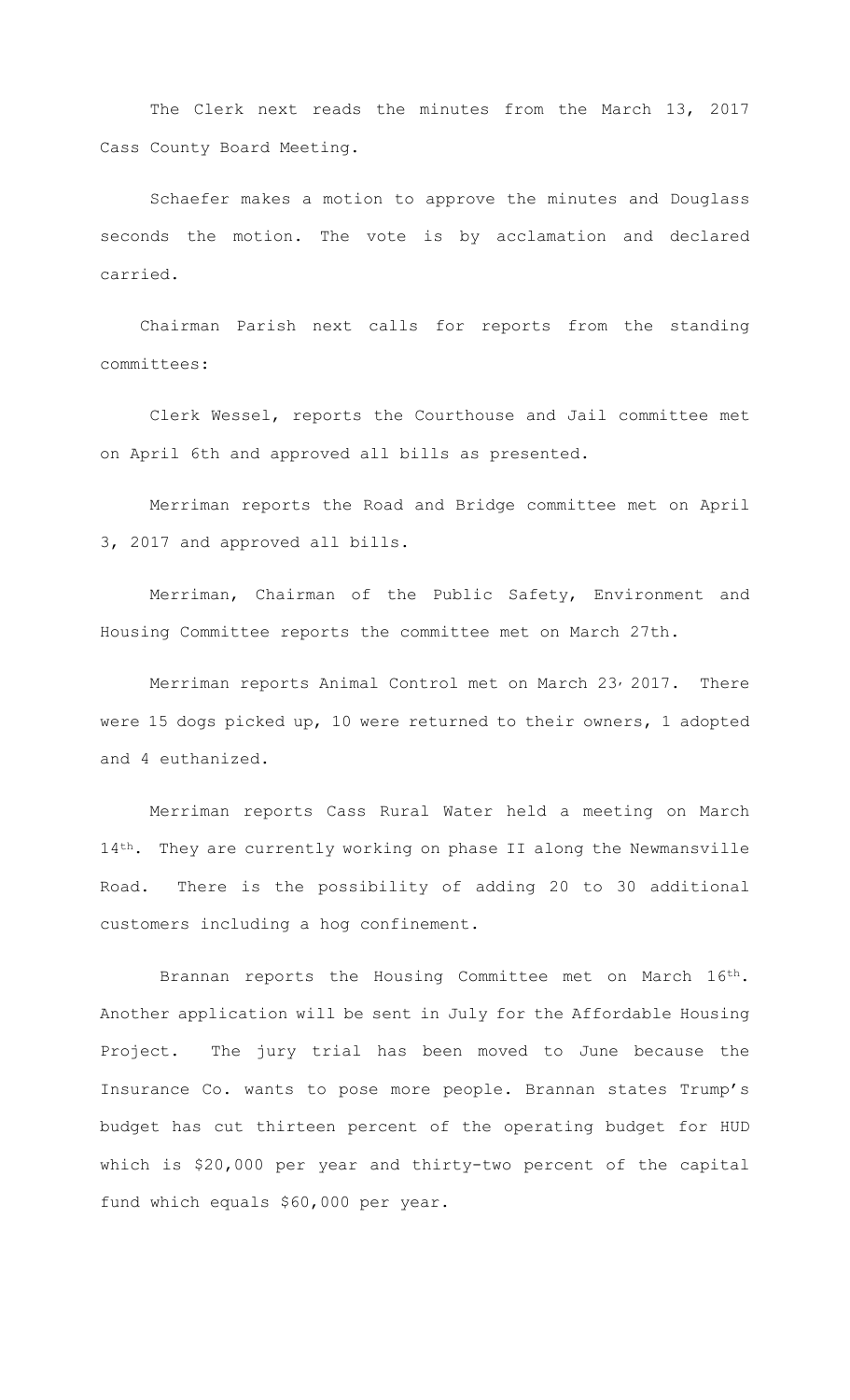Brannan, reports the Cass County Health Board met on March 22nd. The board discussed policy changes. Emily Boyd has now received full approval the board has approve a sliding fee scale.

Merriman, Chairman of the Supervisor of Assessments Committee, states the committee held a meeting on March 28, 2017. The next meeting will be held on Monday, May 15<sup>th</sup> at 6:00 p.m.

Schaefer states a meeting of the Policy and Procedures committee was held on Friday, March 24th at 2:00 p.m. Schaefer reports the committee reviewed the first fifty pages of the sample employee policy manual. The committee agrees that most of the policies in the sample manual will apply to the county employees. The next meeting will be held Friday, April 21st at 2:00 p.m.

Hagloch reports the E-9-1-1 Board met on March 27<sup>th</sup> and approved all bills. The board purchased a five year maintenance plan on the new computers.

Schaefer, Liaison for MCS, reports the board discussed grant allocations. A few scholarship applications have been received. The board received a GATA (Grant Accountability and Transparency Act) update.

Schaefer, liaison for Arenzville Rural Water reports they had a twenty-one percent loss last month and a leak was found. The annual meeting will be held on June 20th. Schaefer states that the customers have not had a water rate increase since 2014.

Schaefer, liaison for Cooperative Extension, reports that funding is down.

Schaefer, liaison for the Mental Health Board reports they held a small retirement party for Toni Taylor. A replacement for Toni has been hired.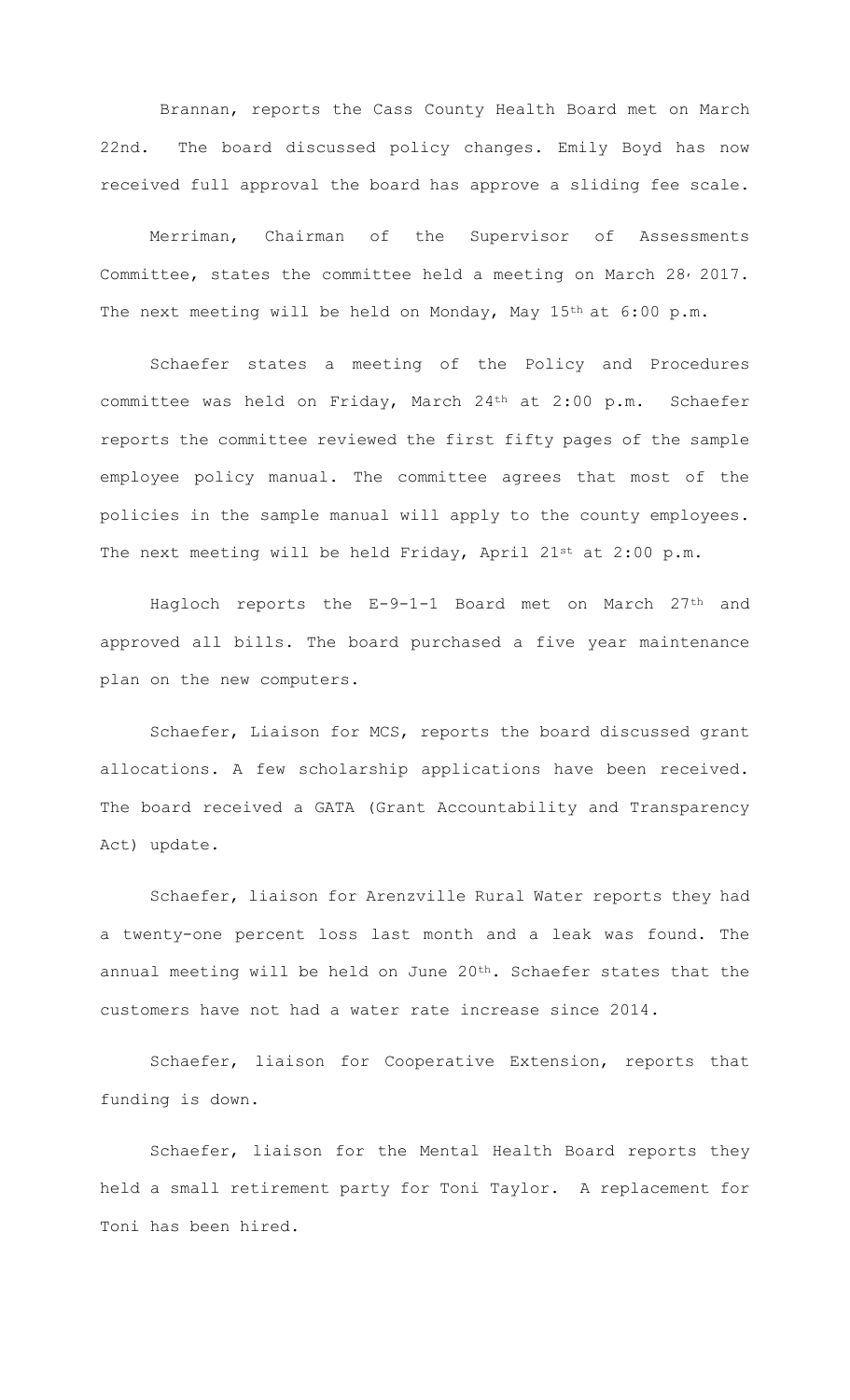Starkey reports the TIF board met. The board received a Historic Restoration Application for the Harold Milby gas station. The TIF board also discussed funding for the park district.

There are no reports from the following committees:

Legislative Finance & Judiciary Liquor Control Economic Development Insurance and Bonds O.E.D.C. Resource Conservation O.E.D.C. Tourism

The Board next moves on to new business.

 The Chairman presents the appointment of Harold Tyson to the Beardstown Sanitary District term ending April 2020 and Kevin Burrus to the Mud Creek Drainage District term ending September 2019. Merriman makes a motion to approve the appointment and Barnett seconds the motion. The vote is by acclamation and declared carried.

A quote in the amount of \$6,275.00 for patching and painting the second floor main hallway (stairwell) from Central Illinois Painting was presented to the board for approval. An additional quote in the amount of \$4,785.00 for the hallway outside of the judge's chambers was included. The courthouse and Jail Committee recommends having Ott do the work in the hallway outside of the judge's chambers. A motion to accept the quote of \$6,275.00 from Central Illinois Painting and to accept the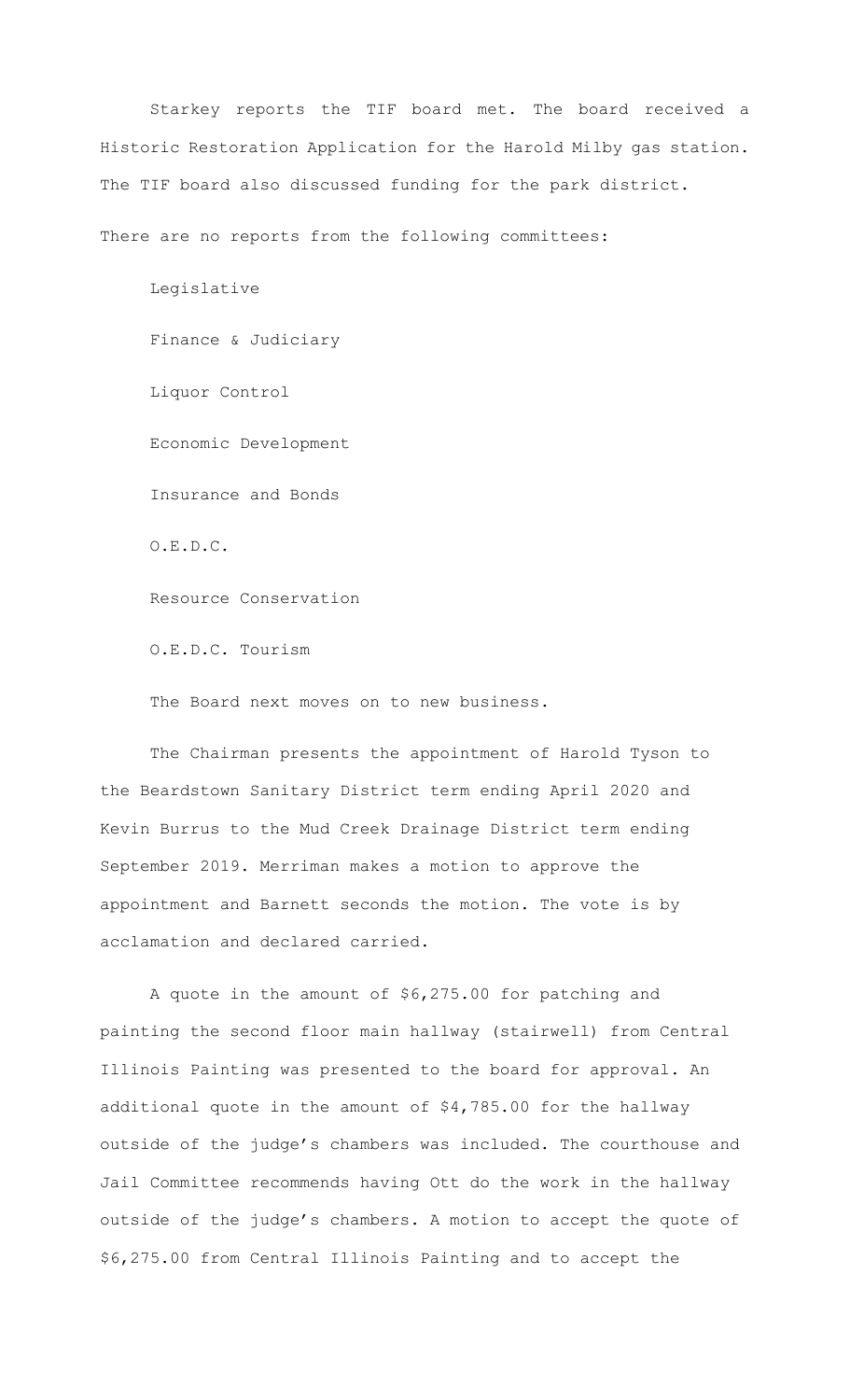recommendation by committee to have Ott do the work in the hallway outside the judge's chambers is made by Barnett and seconded by Brannan.

The clerk now calls roll:

Roll Call:

Parish Yes Barnett Yes Noe Yes Lynn Absent Hagloch Yes Schaefer No Starkey Yes Douglass Yes Merriman Yes Wessel Absent Brannan Yes

As a result of the roll call, the Clerk states that 8 board Members voted in the affirmative and one board member voted no. Chairman Parish declares the motion carried.

The Clerk next presents Cass County Trustee Resolution. Merriman moves to approve the Resolution and Douglass seconds the motion. The vote is by acclamation and declared carried.

Tim Icenogle, Cass County Highway Engineer, requests the board's approval to allow Chairman Parish and the Clerk to sign documents as needed for the resurfacing project. A motion to approve the request is made by Schaefer and seconded by Noe. The vote is by acclamation and declared carried.

Icenogle also informs the board the letting date has been set for May 5th.

A resolution re-affirming that the Cass County elected positions meet the hourly standard of 600 hours for IMRF eligibility is next presented to the board. A motion to approve the resolution is made by Brannan and seconded by Starkey. The vote is by acclamation and declared carried.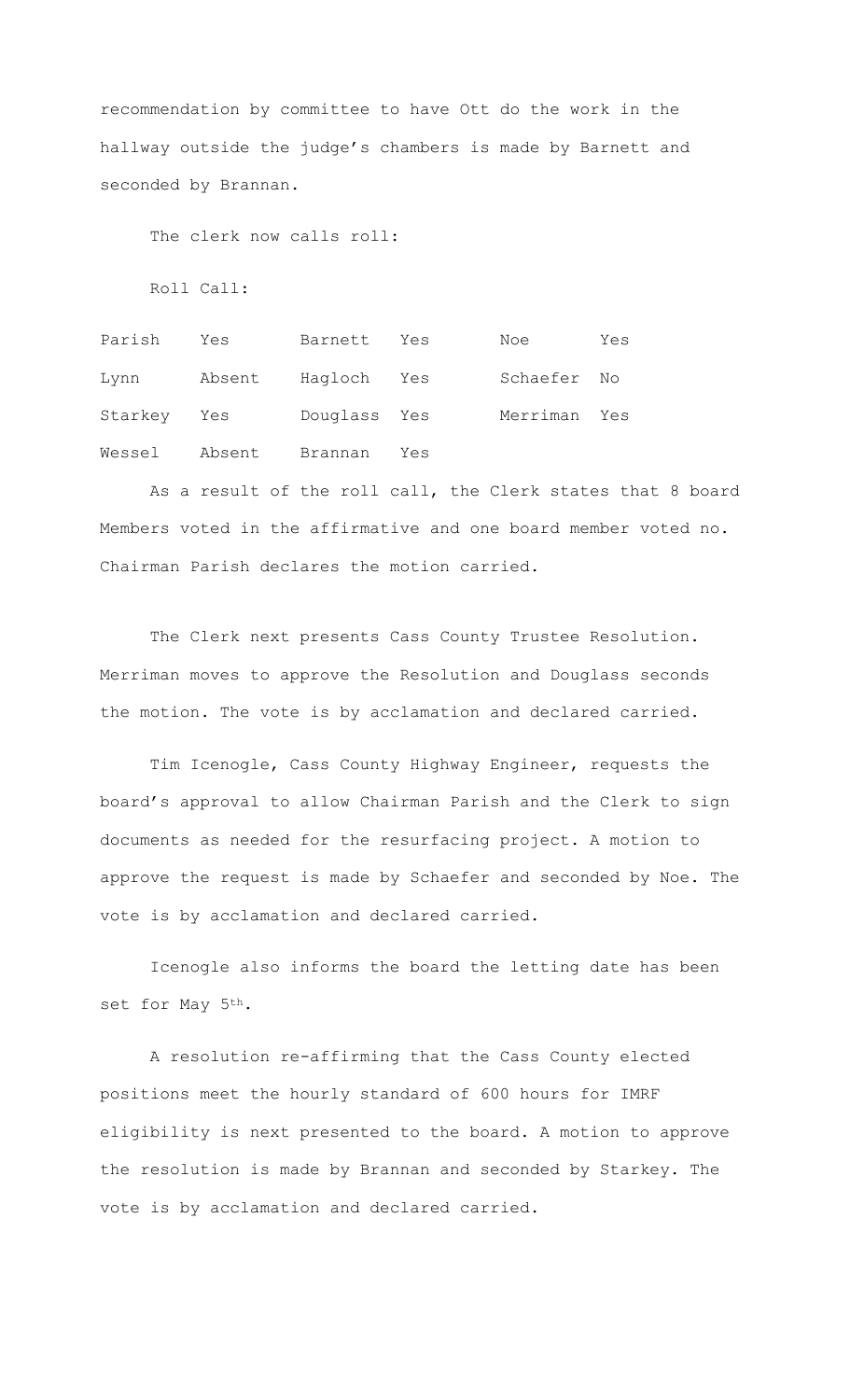Chairman Parish now reads a letter from the Masonic Lodge. The lodge will be holding a rededication ceremony and they are asking the board for a letter of proclamation recognizing the Masonic Lodge and all of their contributions. A motion directing the Chairman to write a letter of proclamation with the assistance of the Clerk is made by Schaefer and seconded by Merriman. The vote is by acclamation and declared carried.

The clerk next presents the monthly reports for the Sheriff, Treasurer, Zoning Officer, County Clerk, Circuit Clerk, Public Defender and Death Examiner. A motion to receive the reports is made by Douglass and seconded by Brannan. The vote is by acclamation and declared carried.

T.J. Wessel is present to ask if the Public Defender's report he presented is sufficient. Wessel also reports that the room he is using as the Public Defender's office does not have electricity or phone/internet. Sheriff Fair will speak with the electrician that is installing the new light fixtures to see if he will check on the electricity for the office. Fair will also contact Cass Communications about the Phone and Internet service.

Wessel next states that the Cass County Bar Association is currently working on a portrait project. The association is trying to acquire pictures of all judges who have served in Cass County. They would like to hang the pictures in the courtroom or at least somewhere in the courthouse. He asks if the board would be willing to donate the plaques and frames for this project.

The approval of claims is next presented. A motion to approve the claims is made by Hagloch and seconded by Starkey. Chairman Parish directs the Clerk to call roll.